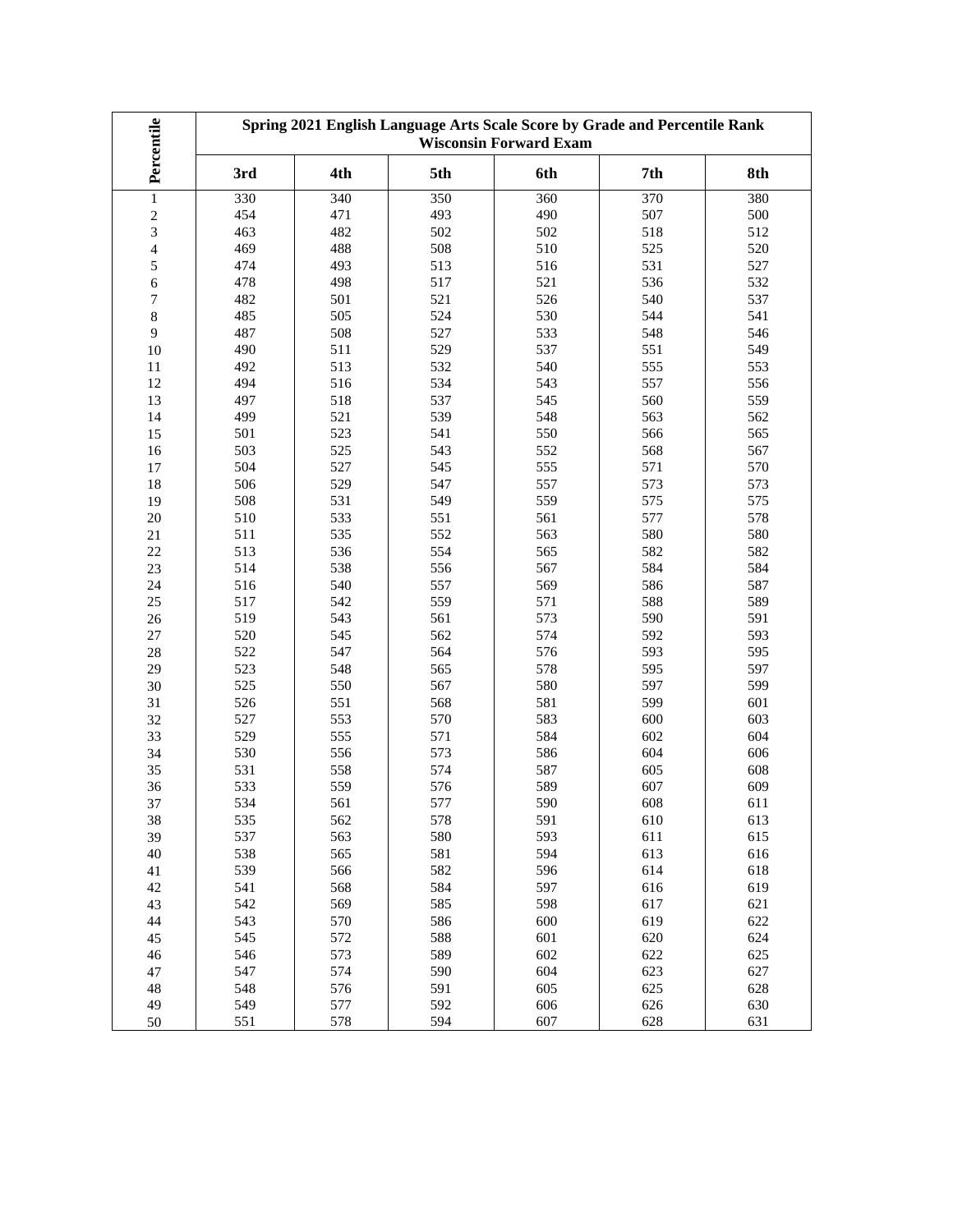| Percentile | Spring 2021 English Language Arts Scale Score by Grade and Percentile Rank<br><b>Wisconsin Forward Exam</b> |     |     |     |     |     |  |
|------------|-------------------------------------------------------------------------------------------------------------|-----|-----|-----|-----|-----|--|
|            | 3rd                                                                                                         | 4th | 5th | 6th | 7th | 8th |  |
| 51         | 552                                                                                                         | 580 | 595 | 609 | 629 | 632 |  |
| 52         | 553                                                                                                         | 581 | 596 | 610 | 630 | 634 |  |
| 53         | 554                                                                                                         | 582 | 598 | 611 | 632 | 635 |  |
| 54         | 555                                                                                                         | 584 | 599 | 612 | 633 | 637 |  |
| 55         | 557                                                                                                         | 585 | 600 | 613 | 635 | 638 |  |
| 56         | 558                                                                                                         | 586 | 601 | 615 | 636 | 639 |  |
| 57         | 559                                                                                                         | 588 | 603 | 616 | 637 | 641 |  |
| 58         | 560                                                                                                         | 589 | 604 | 617 | 639 | 642 |  |
| 59         | 562                                                                                                         | 590 | 605 | 618 | 640 | 644 |  |
| 60         | 563                                                                                                         | 592 | 606 | 620 | 641 | 645 |  |
| 61         | 564                                                                                                         | 593 | 608 | 621 | 643 | 646 |  |
| 62         | 565                                                                                                         | 594 | 609 | 622 | 644 | 648 |  |
| 63         | 566                                                                                                         | 595 | 610 | 623 | 645 | 649 |  |
| 64         | 568                                                                                                         | 597 | 611 | 624 | 647 | 651 |  |
| 65         | 569                                                                                                         | 598 | 613 | 626 | 648 | 652 |  |
| 66         | 570                                                                                                         | 599 | 614 | 627 | 649 | 654 |  |
| 67         | 571                                                                                                         | 601 | 615 | 628 | 651 | 655 |  |
| 68         | 573                                                                                                         | 602 | 617 | 629 | 652 | 657 |  |
| 69         | 574                                                                                                         | 603 | 618 | 631 | 654 | 658 |  |
| 70         | 575                                                                                                         | 605 | 619 | 632 | 655 | 660 |  |
| $71\,$     | 577                                                                                                         | 606 | 620 | 633 | 657 | 661 |  |
| $72\,$     | 578                                                                                                         | 608 | 622 | 635 | 658 | 663 |  |
| 73         | 579                                                                                                         | 609 | 623 | 636 | 660 | 664 |  |
| 74         | 581                                                                                                         | 611 | 624 | 637 | 661 | 666 |  |
| 75         | 582                                                                                                         | 612 | 626 | 639 | 663 | 668 |  |
| 76         | 583                                                                                                         | 614 | 627 | 640 | 664 | 669 |  |
| $77 \,$    | 585                                                                                                         | 615 | 629 | 642 | 666 | 671 |  |
| 78         | 586                                                                                                         | 617 | 630 | 643 | 668 | 673 |  |
| 79         | 588                                                                                                         | 618 | 632 | 644 | 669 | 674 |  |
| 80         | 589                                                                                                         | 620 | 633 | 646 | 671 | 676 |  |
| $81\,$     | 591                                                                                                         | 622 | 635 | 648 | 673 | 678 |  |
| 82         | 592                                                                                                         | 624 | 637 | 649 | 675 | 680 |  |
| 83         | 594                                                                                                         | 626 | 638 | 651 | 677 | 682 |  |
| 84         | 596                                                                                                         | 627 | 640 | 653 | 679 | 684 |  |
| 85         | 598                                                                                                         | 629 | 642 | 654 | 681 | 686 |  |
| 86         | 600                                                                                                         | 631 | 644 | 656 | 683 | 688 |  |
| 87         | 601                                                                                                         | 634 | 646 | 658 | 685 | 691 |  |
| 88         | 603                                                                                                         | 636 | 648 | 660 | 687 | 693 |  |
| 89         | 605                                                                                                         | 638 | 650 | 662 | 689 | 696 |  |
| 90         | 608                                                                                                         | 641 | 652 | 664 | 692 | 698 |  |
| 91         | 610                                                                                                         | 644 | 655 | 667 | 695 | 702 |  |
| 92         | 613                                                                                                         | 647 | 658 | 669 | 698 | 705 |  |
| 93         | 616                                                                                                         | 650 | 661 | 672 | 701 | 709 |  |
| 94         | 619                                                                                                         | 654 | 665 | 675 | 705 | 713 |  |
| 95         | 622                                                                                                         | 658 | 668 | 679 | 709 | 717 |  |
| 96         | 627                                                                                                         | 663 | 673 | 683 | 714 | 723 |  |
| 97         | 632                                                                                                         | 669 | 679 | 688 | 720 | 729 |  |
| 98         | 639                                                                                                         | 677 | 687 | 694 | 729 | 738 |  |
| 99         | 649                                                                                                         | 688 | 700 | 704 | 741 | 751 |  |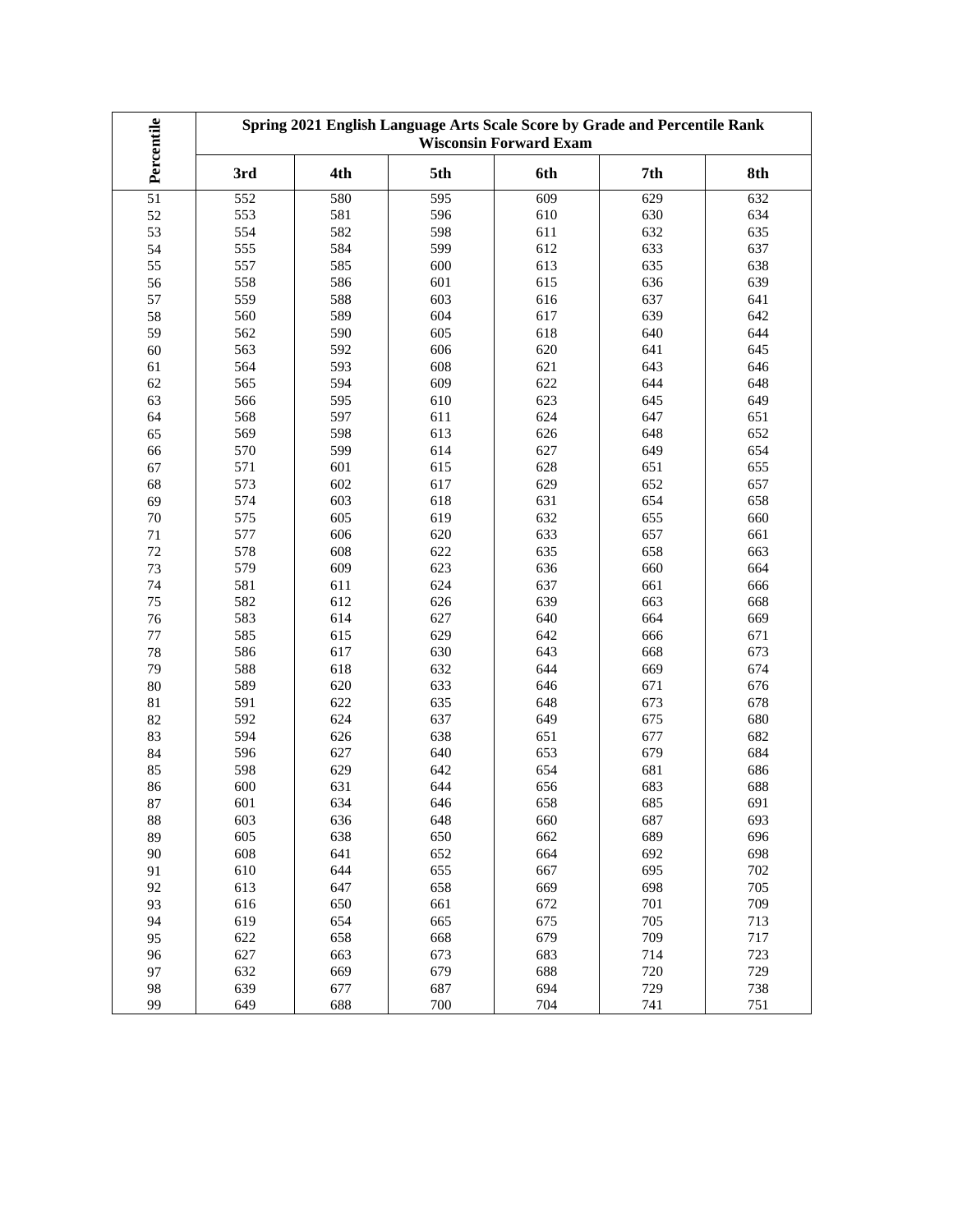|                          | Spring 2021 Mathematics Scale Score by Grade and Percentile Rank<br><b>Wisconsin Forward Exam</b> |     |     |     |     |     |  |
|--------------------------|---------------------------------------------------------------------------------------------------|-----|-----|-----|-----|-----|--|
| Percentile               | 3rd                                                                                               | 4th | 5th | 6th | 7th | 8th |  |
| $\,1$                    | 360                                                                                               | 405 | 430 | 440 | 450 | 470 |  |
| $\overline{c}$           | 361                                                                                               | 406 | 430 | 440 | 450 | 470 |  |
| 3                        | 419                                                                                               | 437 | 430 | 440 | 450 | 475 |  |
| $\overline{\mathcal{L}}$ | 441                                                                                               | 467 | 431 | 441 | 451 | 513 |  |
| 5                        | 452                                                                                               | 479 | 434 | 491 | 489 | 534 |  |
| 6                        | 459                                                                                               | 487 | 505 | 508 | 509 | 547 |  |
| 7                        | 466                                                                                               | 493 | 516 | 519 | 522 | 555 |  |
| 8                        | 472                                                                                               | 497 | 521 | 526 | 532 | 561 |  |
| 9                        | 476                                                                                               | 501 | 526 | 531 | 540 | 566 |  |
| 10                       | 480                                                                                               | 505 | 530 | 535 | 546 | 571 |  |
| 11                       | 484                                                                                               | 508 | 534 | 539 | 551 | 575 |  |
| 12                       | 487                                                                                               | 511 | 537 | 542 | 556 | 578 |  |
| 13                       | 490                                                                                               | 514 | 540 | 545 | 560 | 581 |  |
| 14                       | 494                                                                                               | 517 | 543 | 547 | 563 | 584 |  |
| 15                       | 496                                                                                               | 519 | 546 | 550 | 566 | 587 |  |
| 16                       | 499                                                                                               | 522 | 548 | 552 | 569 | 590 |  |
| 17                       | 502                                                                                               | 524 | 551 | 554 | 572 | 592 |  |
| 18                       | 504                                                                                               | 526 | 553 | 556 | 574 | 594 |  |
| 19                       | 506                                                                                               | 529 | 555 | 558 | 576 | 597 |  |
| 20                       | 508                                                                                               | 531 | 557 | 560 | 579 | 599 |  |
| $21\,$                   | 511                                                                                               | 533 | 559 | 562 | 581 | 601 |  |
| $22\,$                   | 513                                                                                               | 535 | 561 | 564 | 583 | 602 |  |
| 23                       | 515                                                                                               | 536 | 562 | 565 | 585 | 604 |  |
| 24                       | 517                                                                                               | 538 | 564 | 567 | 587 | 606 |  |
| 25                       | 518                                                                                               | 540 | 566 | 569 | 589 | 608 |  |
| 26                       | 520                                                                                               | 542 | 568 | 571 | 590 | 609 |  |
| $27\,$                   | 522                                                                                               | 543 | 569 | 572 | 592 | 611 |  |
| 28                       | 524                                                                                               | 545 | 571 | 574 | 594 | 613 |  |
| 29                       | 525                                                                                               | 547 | 573 | 576 | 595 | 614 |  |
| 30                       | 527                                                                                               | 548 | 574 | 577 | 597 | 616 |  |
| 31                       | 529                                                                                               | 550 | 576 | 579 | 599 | 617 |  |
| 32                       | 530                                                                                               | 551 | 577 | 580 | 600 | 619 |  |
| 33                       | 532                                                                                               | 553 | 578 | 582 | 602 | 620 |  |
| 34                       | 533                                                                                               | 554 | 580 | 583 | 604 | 621 |  |
| 35                       | 534                                                                                               | 556 | 581 | 585 | 605 | 623 |  |
| 36                       | 536                                                                                               | 557 | 583 | 586 | 607 | 624 |  |
| 37                       | 537                                                                                               | 559 | 584 | 588 | 608 | 625 |  |
| 38                       | 539                                                                                               | 560 | 585 | 589 | 610 | 627 |  |
| 39                       | 540                                                                                               | 562 | 587 | 591 | 612 | 628 |  |
| 40                       | 541                                                                                               | 563 | 588 | 592 | 613 | 629 |  |
| 41                       | 543                                                                                               | 564 | 590 | 594 | 614 | 630 |  |
| 42                       | 544                                                                                               | 566 | 591 | 595 | 616 | 632 |  |
| 43                       | 545                                                                                               | 567 | 592 | 597 | 617 | 633 |  |
| 44                       | 546                                                                                               | 568 | 593 | 598 | 619 | 634 |  |
| 45                       | 547                                                                                               | 570 | 595 | 599 | 620 | 635 |  |
| 46                       | 549                                                                                               | 571 | 596 | 601 | 621 | 636 |  |
| 47                       | 550                                                                                               | 572 | 597 | 602 | 623 | 638 |  |
| 48                       | 551                                                                                               | 574 | 598 | 603 | 624 | 639 |  |
| 49                       | 552                                                                                               | 575 | 599 | 605 | 625 | 640 |  |
| 50                       | 554                                                                                               | 576 | 601 | 606 | 627 | 641 |  |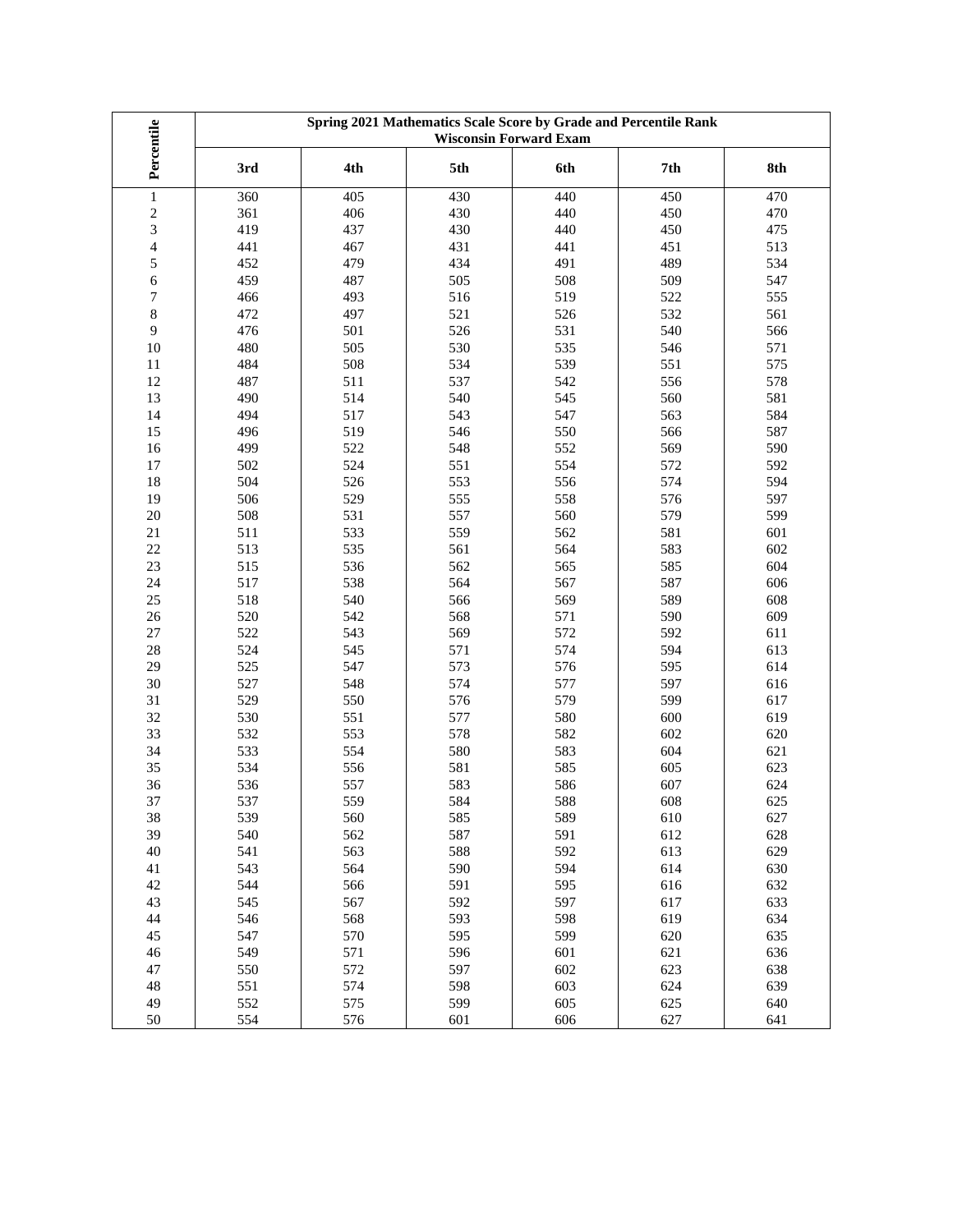| 4th<br>5th<br>6th<br>7th<br>8th<br>3rd<br>51<br>555<br>577<br>602<br>608<br>628<br>642<br>579<br>609<br>52<br>556<br>603<br>630<br>644<br>53<br>557<br>580<br>604<br>631<br>610<br>645<br>558<br>605<br>632<br>54<br>581<br>612<br>646<br>559<br>582<br>606<br>613<br>634<br>55<br>647<br>584<br>635<br>56<br>561<br>608<br>614<br>648<br>585<br>609<br>57<br>562<br>616<br>636<br>649<br>563<br>586<br>637<br>58<br>610<br>617<br>651<br>639<br>59<br>564<br>587<br>611<br>618<br>652<br>565<br>589<br>612<br>619<br>640<br>60<br>653<br>590<br>621<br>641<br>567<br>613<br>654<br>61<br>591<br>622<br>568<br>615<br>642<br>656<br>62<br>592<br>616<br>644<br>63<br>569<br>623<br>657<br>594<br>625<br>570<br>617<br>645<br>658<br>64<br>595<br>618<br>626<br>646<br>65<br>571<br>659<br>596<br>573<br>619<br>628<br>647<br>661<br>66<br>621<br>629<br>574<br>598<br>649<br>67<br>662<br>599<br>575<br>622<br>630<br>650<br>663<br>68<br>623<br>576<br>600<br>632<br>651<br>665<br>69<br>601<br>624<br>633<br>578<br>653<br>666<br>70<br>635<br>579<br>603<br>625<br>654<br>71<br>668<br>627<br>$72\,$<br>580<br>604<br>636<br>655<br>669<br>73<br>582<br>605<br>628<br>638<br>657<br>671<br>629<br>74<br>583<br>607<br>639<br>658<br>672<br>584<br>608<br>631<br>641<br>75<br>659<br>674<br>642<br>76<br>586<br>609<br>632<br>661<br>675<br>633<br>644<br>77<br>587<br>611<br>662<br>677<br>589<br>612<br>635<br>664<br>78<br>645<br>679<br>614<br>636<br>647<br>79<br>591<br>665<br>680<br>592<br>615<br>638<br>648<br>80<br>667<br>682<br>617<br>639<br>650<br>594<br>669<br>684<br>81<br>595<br>618<br>641<br>652<br>670<br>686<br>82<br>83<br>597<br>620<br>643<br>653<br>672<br>688<br>599<br>621<br>644<br>84<br>655<br>673<br>690<br>600<br>623<br>657<br>85<br>646<br>675<br>692<br>625<br>677<br>86<br>602<br>648<br>659<br>694<br>604<br>626<br>650<br>679<br>$87\,$<br>661<br>696<br>88<br>606<br>628<br>651<br>663<br>681<br>699<br>630<br>89<br>609<br>653<br>666<br>684<br>701<br>632<br>90<br>611<br>656<br>668<br>686<br>704<br>614<br>635<br>658<br>670<br>689<br>707<br>91<br>617<br>637<br>673<br>710<br>92<br>660<br>691<br>620<br>640<br>663<br>676<br>694<br>93<br>714<br>94<br>623<br>643<br>666<br>680<br>698<br>718<br>95<br>627<br>647<br>669<br>684<br>702<br>721<br>632<br>650<br>689<br>96<br>673<br>706<br>726<br>638<br>655<br>678<br>97<br>694<br>712<br>732<br>646<br>661<br>684<br>701<br>720<br>740<br>98 |            | Spring 2021 Mathematics Scale Score by Grade and Percentile Rank<br><b>Wisconsin Forward Exam</b> |     |     |     |     |     |
|------------------------------------------------------------------------------------------------------------------------------------------------------------------------------------------------------------------------------------------------------------------------------------------------------------------------------------------------------------------------------------------------------------------------------------------------------------------------------------------------------------------------------------------------------------------------------------------------------------------------------------------------------------------------------------------------------------------------------------------------------------------------------------------------------------------------------------------------------------------------------------------------------------------------------------------------------------------------------------------------------------------------------------------------------------------------------------------------------------------------------------------------------------------------------------------------------------------------------------------------------------------------------------------------------------------------------------------------------------------------------------------------------------------------------------------------------------------------------------------------------------------------------------------------------------------------------------------------------------------------------------------------------------------------------------------------------------------------------------------------------------------------------------------------------------------------------------------------------------------------------------------------------------------------------------------------------------------------------------------------------------------------------------------------------------------------------------------------------------------------------------------------------------------------------------------------------------------------------------------------------------------------------------------------------------------------------------------------------------------------------------------------------------------------------------------------|------------|---------------------------------------------------------------------------------------------------|-----|-----|-----|-----|-----|
|                                                                                                                                                                                                                                                                                                                                                                                                                                                                                                                                                                                                                                                                                                                                                                                                                                                                                                                                                                                                                                                                                                                                                                                                                                                                                                                                                                                                                                                                                                                                                                                                                                                                                                                                                                                                                                                                                                                                                                                                                                                                                                                                                                                                                                                                                                                                                                                                                                                | Percentile |                                                                                                   |     |     |     |     |     |
|                                                                                                                                                                                                                                                                                                                                                                                                                                                                                                                                                                                                                                                                                                                                                                                                                                                                                                                                                                                                                                                                                                                                                                                                                                                                                                                                                                                                                                                                                                                                                                                                                                                                                                                                                                                                                                                                                                                                                                                                                                                                                                                                                                                                                                                                                                                                                                                                                                                |            |                                                                                                   |     |     |     |     |     |
|                                                                                                                                                                                                                                                                                                                                                                                                                                                                                                                                                                                                                                                                                                                                                                                                                                                                                                                                                                                                                                                                                                                                                                                                                                                                                                                                                                                                                                                                                                                                                                                                                                                                                                                                                                                                                                                                                                                                                                                                                                                                                                                                                                                                                                                                                                                                                                                                                                                |            |                                                                                                   |     |     |     |     |     |
|                                                                                                                                                                                                                                                                                                                                                                                                                                                                                                                                                                                                                                                                                                                                                                                                                                                                                                                                                                                                                                                                                                                                                                                                                                                                                                                                                                                                                                                                                                                                                                                                                                                                                                                                                                                                                                                                                                                                                                                                                                                                                                                                                                                                                                                                                                                                                                                                                                                |            |                                                                                                   |     |     |     |     |     |
|                                                                                                                                                                                                                                                                                                                                                                                                                                                                                                                                                                                                                                                                                                                                                                                                                                                                                                                                                                                                                                                                                                                                                                                                                                                                                                                                                                                                                                                                                                                                                                                                                                                                                                                                                                                                                                                                                                                                                                                                                                                                                                                                                                                                                                                                                                                                                                                                                                                |            |                                                                                                   |     |     |     |     |     |
|                                                                                                                                                                                                                                                                                                                                                                                                                                                                                                                                                                                                                                                                                                                                                                                                                                                                                                                                                                                                                                                                                                                                                                                                                                                                                                                                                                                                                                                                                                                                                                                                                                                                                                                                                                                                                                                                                                                                                                                                                                                                                                                                                                                                                                                                                                                                                                                                                                                |            |                                                                                                   |     |     |     |     |     |
|                                                                                                                                                                                                                                                                                                                                                                                                                                                                                                                                                                                                                                                                                                                                                                                                                                                                                                                                                                                                                                                                                                                                                                                                                                                                                                                                                                                                                                                                                                                                                                                                                                                                                                                                                                                                                                                                                                                                                                                                                                                                                                                                                                                                                                                                                                                                                                                                                                                |            |                                                                                                   |     |     |     |     |     |
|                                                                                                                                                                                                                                                                                                                                                                                                                                                                                                                                                                                                                                                                                                                                                                                                                                                                                                                                                                                                                                                                                                                                                                                                                                                                                                                                                                                                                                                                                                                                                                                                                                                                                                                                                                                                                                                                                                                                                                                                                                                                                                                                                                                                                                                                                                                                                                                                                                                |            |                                                                                                   |     |     |     |     |     |
|                                                                                                                                                                                                                                                                                                                                                                                                                                                                                                                                                                                                                                                                                                                                                                                                                                                                                                                                                                                                                                                                                                                                                                                                                                                                                                                                                                                                                                                                                                                                                                                                                                                                                                                                                                                                                                                                                                                                                                                                                                                                                                                                                                                                                                                                                                                                                                                                                                                |            |                                                                                                   |     |     |     |     |     |
|                                                                                                                                                                                                                                                                                                                                                                                                                                                                                                                                                                                                                                                                                                                                                                                                                                                                                                                                                                                                                                                                                                                                                                                                                                                                                                                                                                                                                                                                                                                                                                                                                                                                                                                                                                                                                                                                                                                                                                                                                                                                                                                                                                                                                                                                                                                                                                                                                                                |            |                                                                                                   |     |     |     |     |     |
|                                                                                                                                                                                                                                                                                                                                                                                                                                                                                                                                                                                                                                                                                                                                                                                                                                                                                                                                                                                                                                                                                                                                                                                                                                                                                                                                                                                                                                                                                                                                                                                                                                                                                                                                                                                                                                                                                                                                                                                                                                                                                                                                                                                                                                                                                                                                                                                                                                                |            |                                                                                                   |     |     |     |     |     |
|                                                                                                                                                                                                                                                                                                                                                                                                                                                                                                                                                                                                                                                                                                                                                                                                                                                                                                                                                                                                                                                                                                                                                                                                                                                                                                                                                                                                                                                                                                                                                                                                                                                                                                                                                                                                                                                                                                                                                                                                                                                                                                                                                                                                                                                                                                                                                                                                                                                |            |                                                                                                   |     |     |     |     |     |
|                                                                                                                                                                                                                                                                                                                                                                                                                                                                                                                                                                                                                                                                                                                                                                                                                                                                                                                                                                                                                                                                                                                                                                                                                                                                                                                                                                                                                                                                                                                                                                                                                                                                                                                                                                                                                                                                                                                                                                                                                                                                                                                                                                                                                                                                                                                                                                                                                                                |            |                                                                                                   |     |     |     |     |     |
|                                                                                                                                                                                                                                                                                                                                                                                                                                                                                                                                                                                                                                                                                                                                                                                                                                                                                                                                                                                                                                                                                                                                                                                                                                                                                                                                                                                                                                                                                                                                                                                                                                                                                                                                                                                                                                                                                                                                                                                                                                                                                                                                                                                                                                                                                                                                                                                                                                                |            |                                                                                                   |     |     |     |     |     |
|                                                                                                                                                                                                                                                                                                                                                                                                                                                                                                                                                                                                                                                                                                                                                                                                                                                                                                                                                                                                                                                                                                                                                                                                                                                                                                                                                                                                                                                                                                                                                                                                                                                                                                                                                                                                                                                                                                                                                                                                                                                                                                                                                                                                                                                                                                                                                                                                                                                |            |                                                                                                   |     |     |     |     |     |
|                                                                                                                                                                                                                                                                                                                                                                                                                                                                                                                                                                                                                                                                                                                                                                                                                                                                                                                                                                                                                                                                                                                                                                                                                                                                                                                                                                                                                                                                                                                                                                                                                                                                                                                                                                                                                                                                                                                                                                                                                                                                                                                                                                                                                                                                                                                                                                                                                                                |            |                                                                                                   |     |     |     |     |     |
|                                                                                                                                                                                                                                                                                                                                                                                                                                                                                                                                                                                                                                                                                                                                                                                                                                                                                                                                                                                                                                                                                                                                                                                                                                                                                                                                                                                                                                                                                                                                                                                                                                                                                                                                                                                                                                                                                                                                                                                                                                                                                                                                                                                                                                                                                                                                                                                                                                                |            |                                                                                                   |     |     |     |     |     |
|                                                                                                                                                                                                                                                                                                                                                                                                                                                                                                                                                                                                                                                                                                                                                                                                                                                                                                                                                                                                                                                                                                                                                                                                                                                                                                                                                                                                                                                                                                                                                                                                                                                                                                                                                                                                                                                                                                                                                                                                                                                                                                                                                                                                                                                                                                                                                                                                                                                |            |                                                                                                   |     |     |     |     |     |
|                                                                                                                                                                                                                                                                                                                                                                                                                                                                                                                                                                                                                                                                                                                                                                                                                                                                                                                                                                                                                                                                                                                                                                                                                                                                                                                                                                                                                                                                                                                                                                                                                                                                                                                                                                                                                                                                                                                                                                                                                                                                                                                                                                                                                                                                                                                                                                                                                                                |            |                                                                                                   |     |     |     |     |     |
|                                                                                                                                                                                                                                                                                                                                                                                                                                                                                                                                                                                                                                                                                                                                                                                                                                                                                                                                                                                                                                                                                                                                                                                                                                                                                                                                                                                                                                                                                                                                                                                                                                                                                                                                                                                                                                                                                                                                                                                                                                                                                                                                                                                                                                                                                                                                                                                                                                                |            |                                                                                                   |     |     |     |     |     |
|                                                                                                                                                                                                                                                                                                                                                                                                                                                                                                                                                                                                                                                                                                                                                                                                                                                                                                                                                                                                                                                                                                                                                                                                                                                                                                                                                                                                                                                                                                                                                                                                                                                                                                                                                                                                                                                                                                                                                                                                                                                                                                                                                                                                                                                                                                                                                                                                                                                |            |                                                                                                   |     |     |     |     |     |
|                                                                                                                                                                                                                                                                                                                                                                                                                                                                                                                                                                                                                                                                                                                                                                                                                                                                                                                                                                                                                                                                                                                                                                                                                                                                                                                                                                                                                                                                                                                                                                                                                                                                                                                                                                                                                                                                                                                                                                                                                                                                                                                                                                                                                                                                                                                                                                                                                                                |            |                                                                                                   |     |     |     |     |     |
|                                                                                                                                                                                                                                                                                                                                                                                                                                                                                                                                                                                                                                                                                                                                                                                                                                                                                                                                                                                                                                                                                                                                                                                                                                                                                                                                                                                                                                                                                                                                                                                                                                                                                                                                                                                                                                                                                                                                                                                                                                                                                                                                                                                                                                                                                                                                                                                                                                                |            |                                                                                                   |     |     |     |     |     |
|                                                                                                                                                                                                                                                                                                                                                                                                                                                                                                                                                                                                                                                                                                                                                                                                                                                                                                                                                                                                                                                                                                                                                                                                                                                                                                                                                                                                                                                                                                                                                                                                                                                                                                                                                                                                                                                                                                                                                                                                                                                                                                                                                                                                                                                                                                                                                                                                                                                |            |                                                                                                   |     |     |     |     |     |
|                                                                                                                                                                                                                                                                                                                                                                                                                                                                                                                                                                                                                                                                                                                                                                                                                                                                                                                                                                                                                                                                                                                                                                                                                                                                                                                                                                                                                                                                                                                                                                                                                                                                                                                                                                                                                                                                                                                                                                                                                                                                                                                                                                                                                                                                                                                                                                                                                                                |            |                                                                                                   |     |     |     |     |     |
|                                                                                                                                                                                                                                                                                                                                                                                                                                                                                                                                                                                                                                                                                                                                                                                                                                                                                                                                                                                                                                                                                                                                                                                                                                                                                                                                                                                                                                                                                                                                                                                                                                                                                                                                                                                                                                                                                                                                                                                                                                                                                                                                                                                                                                                                                                                                                                                                                                                |            |                                                                                                   |     |     |     |     |     |
|                                                                                                                                                                                                                                                                                                                                                                                                                                                                                                                                                                                                                                                                                                                                                                                                                                                                                                                                                                                                                                                                                                                                                                                                                                                                                                                                                                                                                                                                                                                                                                                                                                                                                                                                                                                                                                                                                                                                                                                                                                                                                                                                                                                                                                                                                                                                                                                                                                                |            |                                                                                                   |     |     |     |     |     |
|                                                                                                                                                                                                                                                                                                                                                                                                                                                                                                                                                                                                                                                                                                                                                                                                                                                                                                                                                                                                                                                                                                                                                                                                                                                                                                                                                                                                                                                                                                                                                                                                                                                                                                                                                                                                                                                                                                                                                                                                                                                                                                                                                                                                                                                                                                                                                                                                                                                |            |                                                                                                   |     |     |     |     |     |
|                                                                                                                                                                                                                                                                                                                                                                                                                                                                                                                                                                                                                                                                                                                                                                                                                                                                                                                                                                                                                                                                                                                                                                                                                                                                                                                                                                                                                                                                                                                                                                                                                                                                                                                                                                                                                                                                                                                                                                                                                                                                                                                                                                                                                                                                                                                                                                                                                                                |            |                                                                                                   |     |     |     |     |     |
|                                                                                                                                                                                                                                                                                                                                                                                                                                                                                                                                                                                                                                                                                                                                                                                                                                                                                                                                                                                                                                                                                                                                                                                                                                                                                                                                                                                                                                                                                                                                                                                                                                                                                                                                                                                                                                                                                                                                                                                                                                                                                                                                                                                                                                                                                                                                                                                                                                                |            |                                                                                                   |     |     |     |     |     |
|                                                                                                                                                                                                                                                                                                                                                                                                                                                                                                                                                                                                                                                                                                                                                                                                                                                                                                                                                                                                                                                                                                                                                                                                                                                                                                                                                                                                                                                                                                                                                                                                                                                                                                                                                                                                                                                                                                                                                                                                                                                                                                                                                                                                                                                                                                                                                                                                                                                |            |                                                                                                   |     |     |     |     |     |
|                                                                                                                                                                                                                                                                                                                                                                                                                                                                                                                                                                                                                                                                                                                                                                                                                                                                                                                                                                                                                                                                                                                                                                                                                                                                                                                                                                                                                                                                                                                                                                                                                                                                                                                                                                                                                                                                                                                                                                                                                                                                                                                                                                                                                                                                                                                                                                                                                                                |            |                                                                                                   |     |     |     |     |     |
|                                                                                                                                                                                                                                                                                                                                                                                                                                                                                                                                                                                                                                                                                                                                                                                                                                                                                                                                                                                                                                                                                                                                                                                                                                                                                                                                                                                                                                                                                                                                                                                                                                                                                                                                                                                                                                                                                                                                                                                                                                                                                                                                                                                                                                                                                                                                                                                                                                                |            |                                                                                                   |     |     |     |     |     |
|                                                                                                                                                                                                                                                                                                                                                                                                                                                                                                                                                                                                                                                                                                                                                                                                                                                                                                                                                                                                                                                                                                                                                                                                                                                                                                                                                                                                                                                                                                                                                                                                                                                                                                                                                                                                                                                                                                                                                                                                                                                                                                                                                                                                                                                                                                                                                                                                                                                |            |                                                                                                   |     |     |     |     |     |
|                                                                                                                                                                                                                                                                                                                                                                                                                                                                                                                                                                                                                                                                                                                                                                                                                                                                                                                                                                                                                                                                                                                                                                                                                                                                                                                                                                                                                                                                                                                                                                                                                                                                                                                                                                                                                                                                                                                                                                                                                                                                                                                                                                                                                                                                                                                                                                                                                                                |            |                                                                                                   |     |     |     |     |     |
|                                                                                                                                                                                                                                                                                                                                                                                                                                                                                                                                                                                                                                                                                                                                                                                                                                                                                                                                                                                                                                                                                                                                                                                                                                                                                                                                                                                                                                                                                                                                                                                                                                                                                                                                                                                                                                                                                                                                                                                                                                                                                                                                                                                                                                                                                                                                                                                                                                                |            |                                                                                                   |     |     |     |     |     |
|                                                                                                                                                                                                                                                                                                                                                                                                                                                                                                                                                                                                                                                                                                                                                                                                                                                                                                                                                                                                                                                                                                                                                                                                                                                                                                                                                                                                                                                                                                                                                                                                                                                                                                                                                                                                                                                                                                                                                                                                                                                                                                                                                                                                                                                                                                                                                                                                                                                |            |                                                                                                   |     |     |     |     |     |
|                                                                                                                                                                                                                                                                                                                                                                                                                                                                                                                                                                                                                                                                                                                                                                                                                                                                                                                                                                                                                                                                                                                                                                                                                                                                                                                                                                                                                                                                                                                                                                                                                                                                                                                                                                                                                                                                                                                                                                                                                                                                                                                                                                                                                                                                                                                                                                                                                                                |            |                                                                                                   |     |     |     |     |     |
|                                                                                                                                                                                                                                                                                                                                                                                                                                                                                                                                                                                                                                                                                                                                                                                                                                                                                                                                                                                                                                                                                                                                                                                                                                                                                                                                                                                                                                                                                                                                                                                                                                                                                                                                                                                                                                                                                                                                                                                                                                                                                                                                                                                                                                                                                                                                                                                                                                                |            |                                                                                                   |     |     |     |     |     |
|                                                                                                                                                                                                                                                                                                                                                                                                                                                                                                                                                                                                                                                                                                                                                                                                                                                                                                                                                                                                                                                                                                                                                                                                                                                                                                                                                                                                                                                                                                                                                                                                                                                                                                                                                                                                                                                                                                                                                                                                                                                                                                                                                                                                                                                                                                                                                                                                                                                |            |                                                                                                   |     |     |     |     |     |
|                                                                                                                                                                                                                                                                                                                                                                                                                                                                                                                                                                                                                                                                                                                                                                                                                                                                                                                                                                                                                                                                                                                                                                                                                                                                                                                                                                                                                                                                                                                                                                                                                                                                                                                                                                                                                                                                                                                                                                                                                                                                                                                                                                                                                                                                                                                                                                                                                                                |            |                                                                                                   |     |     |     |     |     |
|                                                                                                                                                                                                                                                                                                                                                                                                                                                                                                                                                                                                                                                                                                                                                                                                                                                                                                                                                                                                                                                                                                                                                                                                                                                                                                                                                                                                                                                                                                                                                                                                                                                                                                                                                                                                                                                                                                                                                                                                                                                                                                                                                                                                                                                                                                                                                                                                                                                |            |                                                                                                   |     |     |     |     |     |
|                                                                                                                                                                                                                                                                                                                                                                                                                                                                                                                                                                                                                                                                                                                                                                                                                                                                                                                                                                                                                                                                                                                                                                                                                                                                                                                                                                                                                                                                                                                                                                                                                                                                                                                                                                                                                                                                                                                                                                                                                                                                                                                                                                                                                                                                                                                                                                                                                                                |            |                                                                                                   |     |     |     |     |     |
|                                                                                                                                                                                                                                                                                                                                                                                                                                                                                                                                                                                                                                                                                                                                                                                                                                                                                                                                                                                                                                                                                                                                                                                                                                                                                                                                                                                                                                                                                                                                                                                                                                                                                                                                                                                                                                                                                                                                                                                                                                                                                                                                                                                                                                                                                                                                                                                                                                                |            |                                                                                                   |     |     |     |     |     |
|                                                                                                                                                                                                                                                                                                                                                                                                                                                                                                                                                                                                                                                                                                                                                                                                                                                                                                                                                                                                                                                                                                                                                                                                                                                                                                                                                                                                                                                                                                                                                                                                                                                                                                                                                                                                                                                                                                                                                                                                                                                                                                                                                                                                                                                                                                                                                                                                                                                |            |                                                                                                   |     |     |     |     |     |
|                                                                                                                                                                                                                                                                                                                                                                                                                                                                                                                                                                                                                                                                                                                                                                                                                                                                                                                                                                                                                                                                                                                                                                                                                                                                                                                                                                                                                                                                                                                                                                                                                                                                                                                                                                                                                                                                                                                                                                                                                                                                                                                                                                                                                                                                                                                                                                                                                                                |            |                                                                                                   |     |     |     |     |     |
|                                                                                                                                                                                                                                                                                                                                                                                                                                                                                                                                                                                                                                                                                                                                                                                                                                                                                                                                                                                                                                                                                                                                                                                                                                                                                                                                                                                                                                                                                                                                                                                                                                                                                                                                                                                                                                                                                                                                                                                                                                                                                                                                                                                                                                                                                                                                                                                                                                                |            |                                                                                                   |     |     |     |     |     |
|                                                                                                                                                                                                                                                                                                                                                                                                                                                                                                                                                                                                                                                                                                                                                                                                                                                                                                                                                                                                                                                                                                                                                                                                                                                                                                                                                                                                                                                                                                                                                                                                                                                                                                                                                                                                                                                                                                                                                                                                                                                                                                                                                                                                                                                                                                                                                                                                                                                |            |                                                                                                   |     |     |     |     |     |
|                                                                                                                                                                                                                                                                                                                                                                                                                                                                                                                                                                                                                                                                                                                                                                                                                                                                                                                                                                                                                                                                                                                                                                                                                                                                                                                                                                                                                                                                                                                                                                                                                                                                                                                                                                                                                                                                                                                                                                                                                                                                                                                                                                                                                                                                                                                                                                                                                                                |            |                                                                                                   |     |     |     |     |     |
|                                                                                                                                                                                                                                                                                                                                                                                                                                                                                                                                                                                                                                                                                                                                                                                                                                                                                                                                                                                                                                                                                                                                                                                                                                                                                                                                                                                                                                                                                                                                                                                                                                                                                                                                                                                                                                                                                                                                                                                                                                                                                                                                                                                                                                                                                                                                                                                                                                                | 99         | 658                                                                                               | 671 | 692 | 712 | 730 | 750 |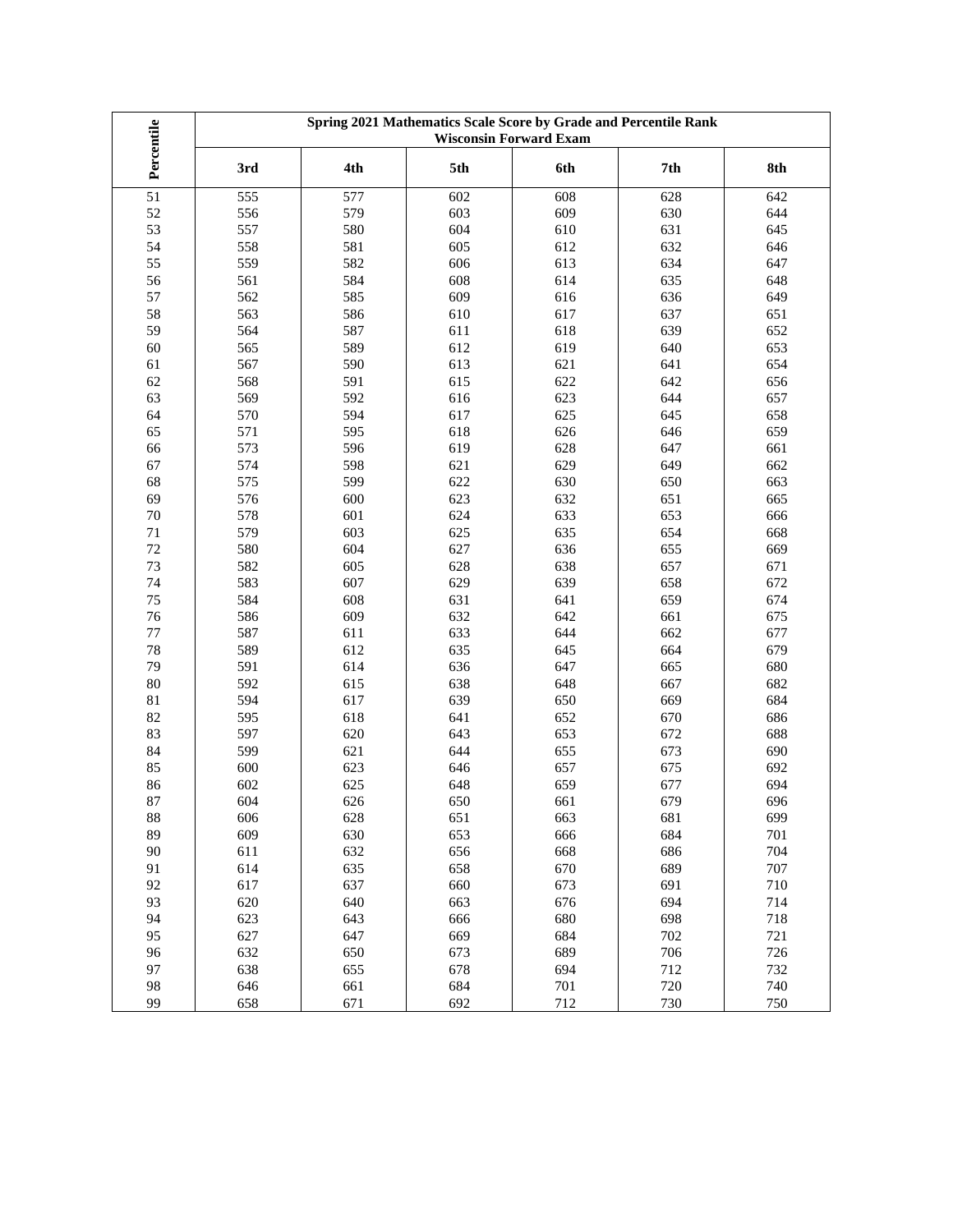| Percentile     | <b>Spring 2021 Science Scale Score</b><br>by Grade and Percentile Rank<br><b>Wisconsin Forward Exam</b> |     |  |  |  |
|----------------|---------------------------------------------------------------------------------------------------------|-----|--|--|--|
|                | 4th                                                                                                     | 8th |  |  |  |
| $\mathbf{1}$   | 300                                                                                                     | 480 |  |  |  |
| $\overline{c}$ | 397                                                                                                     | 598 |  |  |  |
| 3              | 406                                                                                                     | 607 |  |  |  |
| $\overline{4}$ | 412                                                                                                     | 613 |  |  |  |
| 5              | 416                                                                                                     | 618 |  |  |  |
| 6              | 420                                                                                                     | 622 |  |  |  |
| 7              | 423                                                                                                     | 625 |  |  |  |
| 8              | 427                                                                                                     | 629 |  |  |  |
| 9              | 429                                                                                                     | 631 |  |  |  |
| 10             | 432                                                                                                     | 634 |  |  |  |
| 11             | 435                                                                                                     | 636 |  |  |  |
| 12             | 437                                                                                                     | 639 |  |  |  |
| 13             | 439                                                                                                     | 641 |  |  |  |
| 14             | 441                                                                                                     | 643 |  |  |  |
| 15             | 444                                                                                                     | 645 |  |  |  |
| 16             | 446                                                                                                     | 647 |  |  |  |
| 17             | 448                                                                                                     | 649 |  |  |  |
| 18             | 450                                                                                                     | 651 |  |  |  |
| 19             | 451                                                                                                     | 653 |  |  |  |
| 20             | 453                                                                                                     | 655 |  |  |  |
| 21             | 455                                                                                                     | 656 |  |  |  |
| 22             | 457                                                                                                     | 658 |  |  |  |
| 23             | 459                                                                                                     | 660 |  |  |  |
| 24             | 460                                                                                                     | 661 |  |  |  |
| 25             | 462                                                                                                     | 663 |  |  |  |
| 26             | 463                                                                                                     | 664 |  |  |  |
| 27             | 465                                                                                                     | 666 |  |  |  |
| 28             | 467                                                                                                     | 667 |  |  |  |
| 29             | 468                                                                                                     | 669 |  |  |  |
| 30             | 470                                                                                                     | 670 |  |  |  |
| 31             | 471                                                                                                     | 671 |  |  |  |
| 32             | 473                                                                                                     | 673 |  |  |  |
| 33             | 474                                                                                                     | 674 |  |  |  |
| 34             | 476                                                                                                     | 676 |  |  |  |
| 35             | 477                                                                                                     | 677 |  |  |  |
| 36             | 479                                                                                                     | 678 |  |  |  |
| 37             | 480                                                                                                     | 680 |  |  |  |
| 38             | 481                                                                                                     | 681 |  |  |  |
| 39             | 483                                                                                                     | 682 |  |  |  |
| 40             | 484                                                                                                     | 684 |  |  |  |
| 41             | 485                                                                                                     | 685 |  |  |  |
| 42             | 486                                                                                                     | 686 |  |  |  |
| 43             | 488                                                                                                     | 687 |  |  |  |
| 44             | 489                                                                                                     | 689 |  |  |  |
| 45             | 490                                                                                                     | 690 |  |  |  |
| 46             | 492                                                                                                     | 691 |  |  |  |
| 47             | 493                                                                                                     | 692 |  |  |  |
| 48             | 494                                                                                                     | 694 |  |  |  |
| 49             | 496                                                                                                     | 695 |  |  |  |
| 50             | 497                                                                                                     | 696 |  |  |  |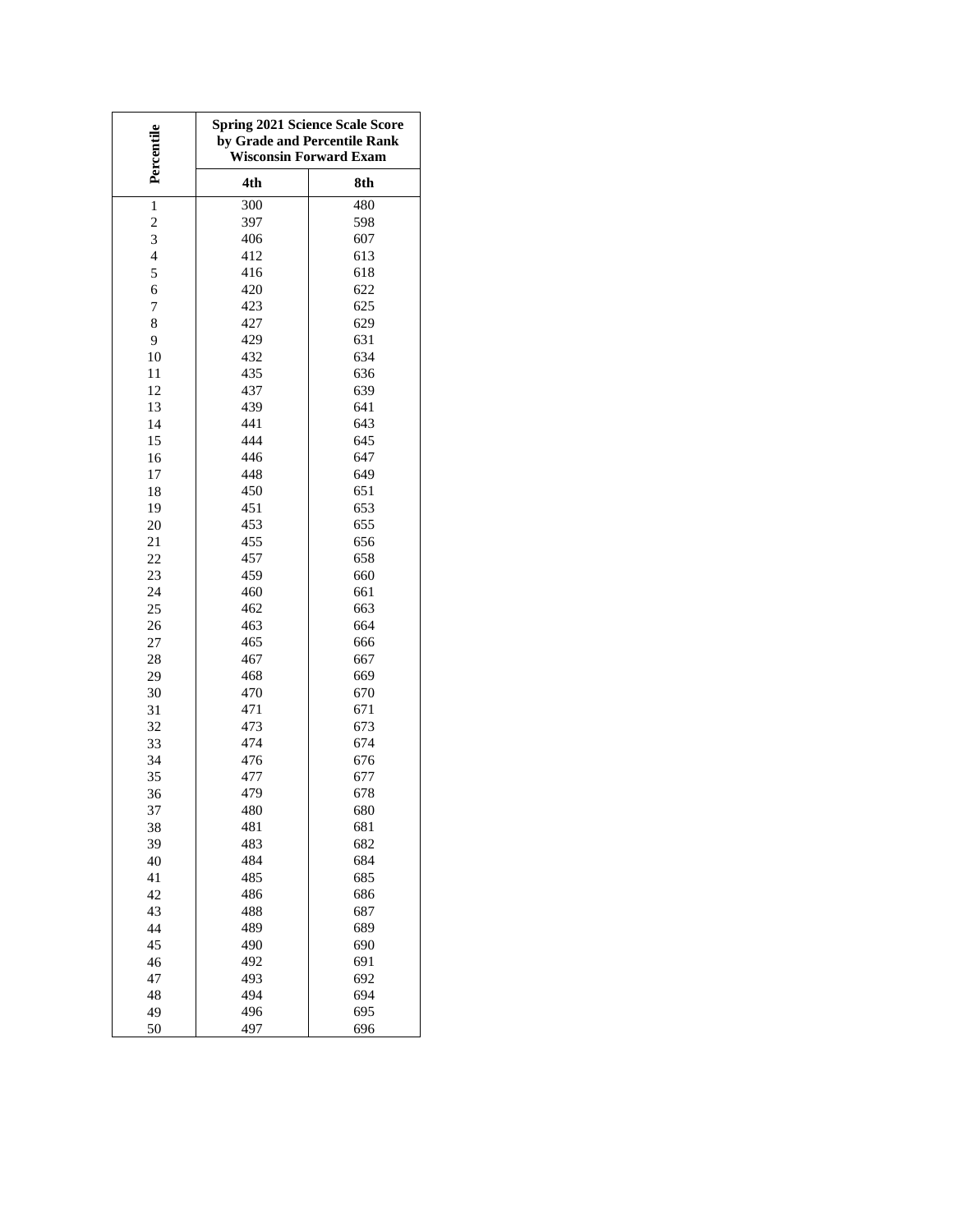| Percentile | <b>Spring 2021 Science Scale Score</b><br>by Grade and Percentile Rank<br><b>Wisconsin Forward Exam</b> |            |  |  |  |
|------------|---------------------------------------------------------------------------------------------------------|------------|--|--|--|
|            | 4th                                                                                                     | 8th        |  |  |  |
| 51         | 498                                                                                                     | 697        |  |  |  |
| 52         | 499                                                                                                     | 699        |  |  |  |
| 53         | 501                                                                                                     | 700        |  |  |  |
| 54         | 502                                                                                                     | 701        |  |  |  |
| 55         | 503                                                                                                     | 702        |  |  |  |
| 56         | 505                                                                                                     | 703        |  |  |  |
| 57         | 506                                                                                                     | 705        |  |  |  |
| 58         | 507                                                                                                     | 706        |  |  |  |
| 59         | 508                                                                                                     | 707        |  |  |  |
| 60         | 510                                                                                                     | 708        |  |  |  |
| 61         | 511                                                                                                     | 710        |  |  |  |
| 62         | 512                                                                                                     | 711        |  |  |  |
| 63         | 514                                                                                                     | 712        |  |  |  |
| 64         | 515                                                                                                     | 714        |  |  |  |
| 65         | 516                                                                                                     | 715        |  |  |  |
| 66         | 518                                                                                                     | 716        |  |  |  |
| 67         | 519                                                                                                     | 718        |  |  |  |
| 68         | 521                                                                                                     | 719        |  |  |  |
| 69         | 522                                                                                                     | 720        |  |  |  |
| 70         | 523                                                                                                     | 722        |  |  |  |
| 71         | 525                                                                                                     | 723        |  |  |  |
| 72         | 526                                                                                                     | 725        |  |  |  |
| 73         | 528                                                                                                     | 726        |  |  |  |
| 74         | 529                                                                                                     | 728        |  |  |  |
| 75         | 531                                                                                                     | 729        |  |  |  |
| 76         | 532                                                                                                     | 731        |  |  |  |
| 77         | 534                                                                                                     | 733        |  |  |  |
| 78         | 536                                                                                                     | 734        |  |  |  |
| 79         | 537                                                                                                     | 736        |  |  |  |
| 80         | 539                                                                                                     | 738        |  |  |  |
| 81         | 541                                                                                                     | 739        |  |  |  |
| 82         | 542                                                                                                     | 741        |  |  |  |
| 83         | 544                                                                                                     | 743        |  |  |  |
| 84         | 546                                                                                                     | 745        |  |  |  |
| 85<br>86   | 548<br>550                                                                                              | 747<br>750 |  |  |  |
|            |                                                                                                         |            |  |  |  |
| 87         | 552<br>555                                                                                              | 752<br>754 |  |  |  |
| 88<br>89   | 557                                                                                                     | 757        |  |  |  |
| 90         | 560                                                                                                     | 760        |  |  |  |
| 91         | 562                                                                                                     | 763        |  |  |  |
| 92         | 566                                                                                                     | 766        |  |  |  |
| 93         | 569                                                                                                     | 769        |  |  |  |
| 94         | 573                                                                                                     | 773        |  |  |  |
| 95         | 577                                                                                                     | 778        |  |  |  |
| 96         | 583                                                                                                     | 783        |  |  |  |
| 97         | 589                                                                                                     | 789        |  |  |  |
| 98         | 598                                                                                                     | 798        |  |  |  |
| 99         | 610                                                                                                     | 811        |  |  |  |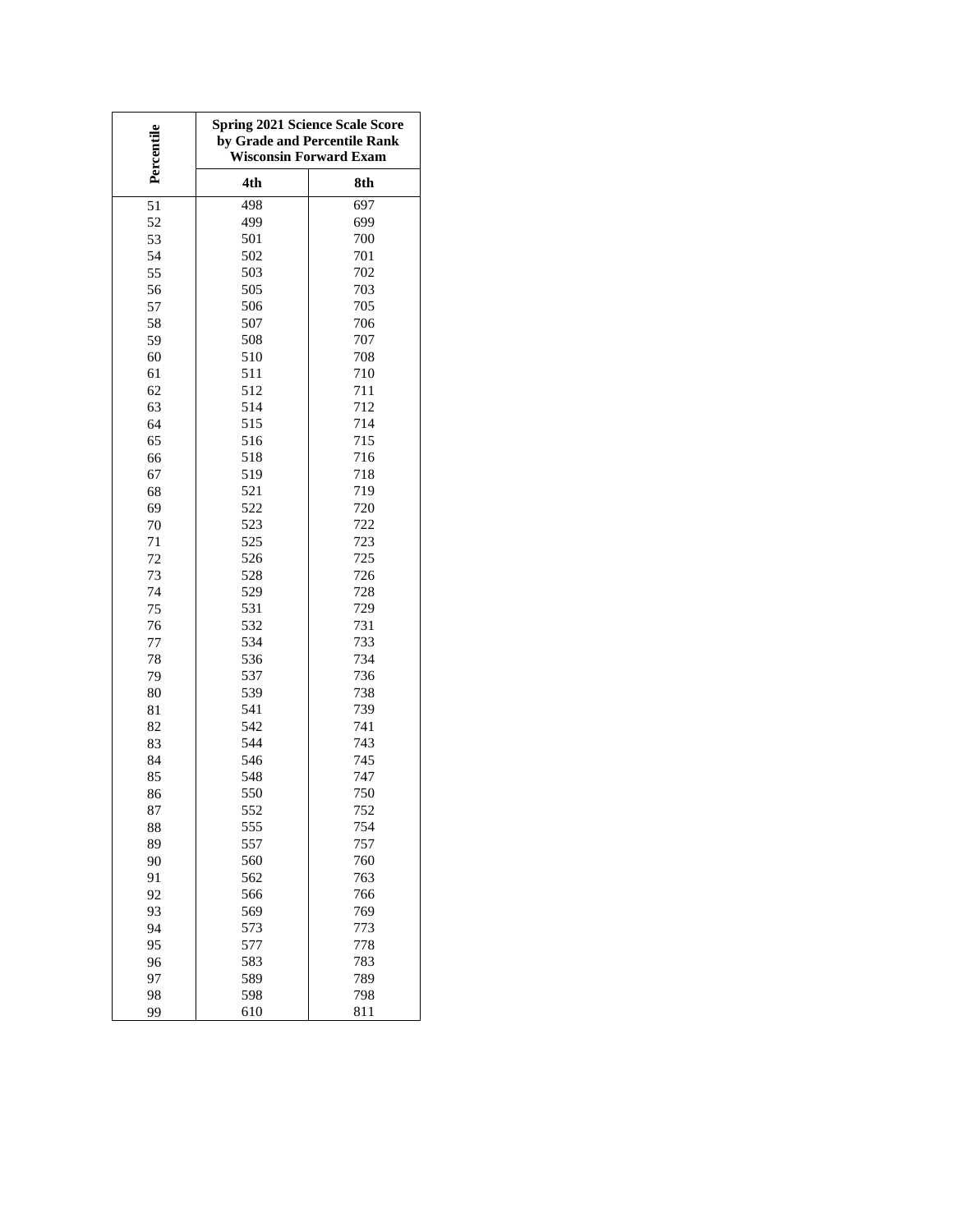|                          | Spring 2021 Social Studies Scale Score by Grade<br>and Percentile Rank |     |      |  |  |  |  |
|--------------------------|------------------------------------------------------------------------|-----|------|--|--|--|--|
| Percentile               | <b>Wisconsin Forward Exam</b>                                          |     |      |  |  |  |  |
|                          |                                                                        |     |      |  |  |  |  |
|                          | 4th                                                                    | 8th | 10th |  |  |  |  |
| $\,1$                    | 200                                                                    | 420 | 490  |  |  |  |  |
| $\overline{\mathbf{c}}$  | 236                                                                    | 476 | 560  |  |  |  |  |
| 3                        | 270                                                                    | 492 | 581  |  |  |  |  |
| $\overline{\mathcal{L}}$ | 285                                                                    | 501 | 593  |  |  |  |  |
| 5                        | 296                                                                    | 509 | 601  |  |  |  |  |
| 6                        | 303                                                                    | 514 | 608  |  |  |  |  |
| 7                        | 309                                                                    | 519 | 613  |  |  |  |  |
| $\,8\,$                  | 313                                                                    | 523 | 618  |  |  |  |  |
| 9                        | 317                                                                    | 527 | 622  |  |  |  |  |
| 10                       | 321                                                                    | 530 | 626  |  |  |  |  |
| 11                       | 325                                                                    | 533 | 629  |  |  |  |  |
| 12                       | 328                                                                    | 536 | 633  |  |  |  |  |
| 13                       | 331                                                                    | 539 | 636  |  |  |  |  |
| 14                       | 334                                                                    | 542 | 639  |  |  |  |  |
| 15                       | 336                                                                    | 544 | 642  |  |  |  |  |
| 16                       | 339                                                                    | 546 | 645  |  |  |  |  |
| 17                       | 341                                                                    | 549 | 647  |  |  |  |  |
| 18                       | 343                                                                    | 551 | 649  |  |  |  |  |
| 19                       | 346                                                                    | 553 | 652  |  |  |  |  |
| 20                       | 348                                                                    | 555 | 654  |  |  |  |  |
| 21                       | 350                                                                    | 557 | 656  |  |  |  |  |
| 22                       | 352                                                                    | 559 | 658  |  |  |  |  |
| 23                       | 354                                                                    | 560 | 660  |  |  |  |  |
| 24                       | 356                                                                    | 562 | 662  |  |  |  |  |
| 25                       | 358                                                                    | 564 | 664  |  |  |  |  |
| 26                       | 359                                                                    | 565 | 666  |  |  |  |  |
| 27                       | 361                                                                    | 567 | 667  |  |  |  |  |
| 28                       | 363                                                                    | 568 | 669  |  |  |  |  |
| 29                       | 364                                                                    | 570 | 670  |  |  |  |  |
| 30                       | 366                                                                    | 571 | 672  |  |  |  |  |
| 31                       | 368                                                                    | 573 | 674  |  |  |  |  |
| 32                       | 369                                                                    | 574 | 675  |  |  |  |  |
| 33                       | 371                                                                    | 576 | 677  |  |  |  |  |
| 34                       | 372                                                                    | 577 | 678  |  |  |  |  |
| 35                       | 374                                                                    | 578 | 679  |  |  |  |  |
| 36                       | 375                                                                    | 580 | 681  |  |  |  |  |
| 37                       | 377                                                                    | 581 | 682  |  |  |  |  |
| 38                       | 378                                                                    | 582 | 683  |  |  |  |  |
| 39                       | 379                                                                    | 584 | 685  |  |  |  |  |
| 40                       | 381                                                                    | 585 | 686  |  |  |  |  |
| 41                       | 382                                                                    | 586 | 687  |  |  |  |  |
| 42                       | 384                                                                    | 587 | 689  |  |  |  |  |
| 43                       | 385                                                                    | 588 | 690  |  |  |  |  |
| 44                       | 386                                                                    | 590 | 691  |  |  |  |  |
| 45                       | 388                                                                    | 591 | 693  |  |  |  |  |
| 46                       | 389                                                                    | 592 | 694  |  |  |  |  |
| 47                       | 390                                                                    | 593 | 695  |  |  |  |  |
| 48                       | 392                                                                    | 594 | 696  |  |  |  |  |
| 49                       | 393                                                                    | 595 | 698  |  |  |  |  |
| 50                       | 394                                                                    | 597 | 699  |  |  |  |  |